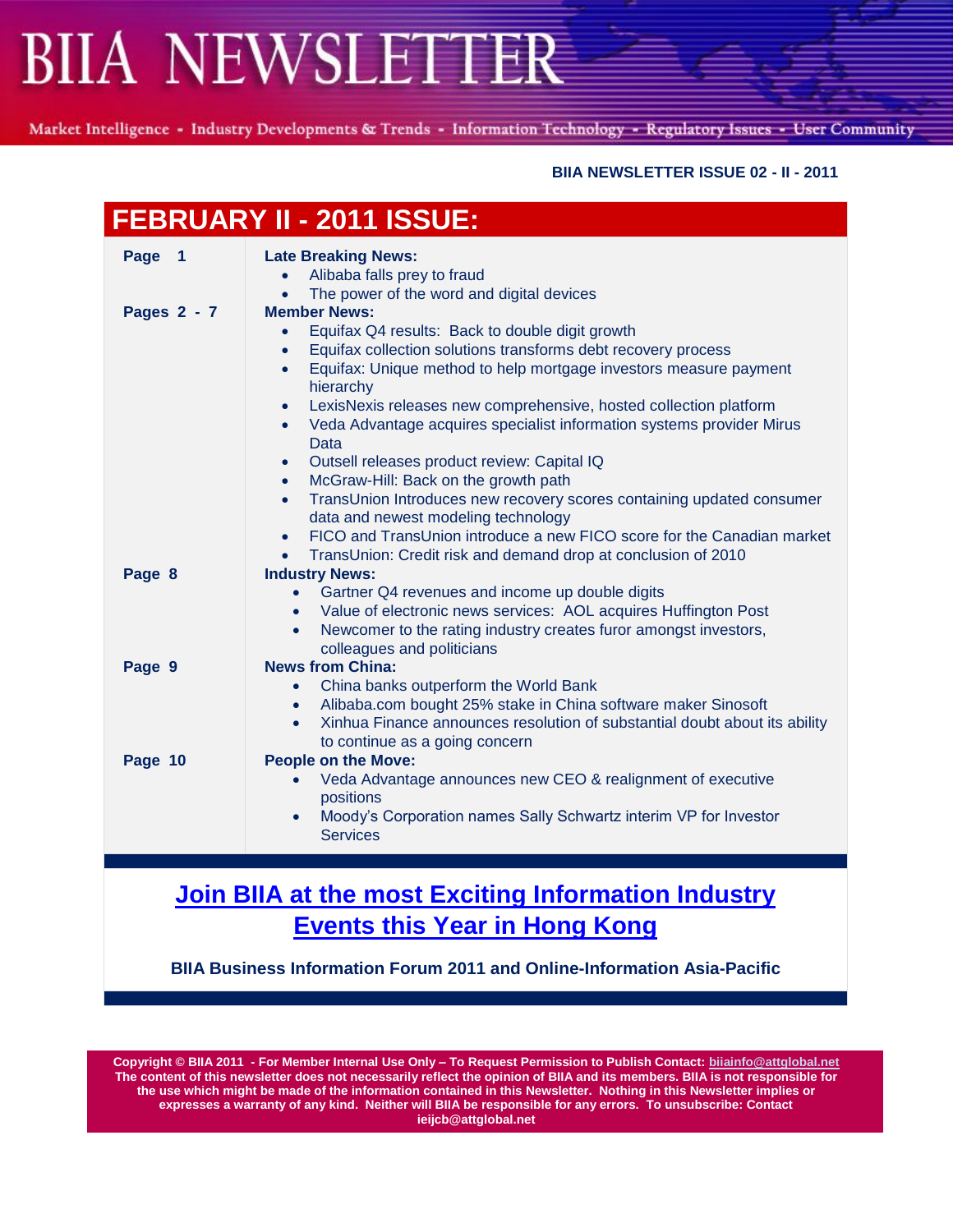Market Intelligence - Industry Developments & Trends - Information Technology - Regulatory Issues - User Community

### **BIIA NEWSLETTER ISSUE 02 - II - 2011**

### **LATE BREAKING NEWS**

### **Alibaba Falls Prey to Fraud**

Alibaba employees allowed either intentionally or negligently the creation of fraudulent 'store-fronts' by letting over 2,000 suppliers evade authentication and verification measures with the consequence that some buyers were defrauded. Alibaba stated that this was an organized attack on the company's integrity for illegal gains. Approximately 100, out of a workforce of 14,000, which were involved in these scams were fired.

Two of Alibaba's top executives, Chief Executive David Wei, and Chief Operating Officer, Elvis Lee resigned although they were not implicated in the scam. That was a noble act under the circumstances, but the unfortunate aspect of this debacle is that Alibaba will be denuded of executive talent medium term. It also comes at a time when Chinese regulators are putting the online payment industry under close scrutiny. Alipay, a subsidiary of Alibaba.com is China's leading independent third party online payment platform.

Alibaba operates as an e-commerce platform to facilitate transactions between buyers and sellers predominantly in the SME space. To keep its service reliable it acts also as a custodian of supplier reliability by conducting supplier authentication and verification. It appears that Alibaba was slow in responding to increasing complaints from the buyer community and it took nine months to take serious actions. In essence it came short on corporate governance and compliance. This is a serious setback for a company which was highly successful in creating an e-commerce platform when many companies failed during the initial dot.com bust. *Source: Alibaba and Press Reports*

### **The Power of the Word and Digital Devices**

A Survey conducted by Bain & Company across six countries and three continents (United States, Japan, Germany, France, United Kingdom and South Korea) shows that readers tend to read more when equipped with digital readers. In conclusion:

- The power of the word actually tends to increase
- Dedicated e-readers, multiple tablets and other digital devises could be in the hands of 15% to 20% of the developed world's population by 2015
- Authors, publishers, distributors and retailers all will need to rethink their business models and their relationships with one another. They will have to address several critical challenges: pricing policies that secure the industry's changing profit pools, redefined distribution networks that preserve format diversity and the reallocation of value among industry participants. Writers, in particular, may be able to carve out a new, direct role in consumer relationships.
- The newspaper and magazine industries continue to grapple with broader challenges. Most online press readers want to continue to get information for free, whether on digital tablets or not. They will pay only for premium content—such as financial information, local news and deep analysis. Digital reading devices are thus an additional distribution channel for an industry that still needs to redesign its business model.
- Creating long-term value will not come from simply reformatting print content into digital words. Rather, the greatest opportunity lies in experimenting with such new formats as nonlinear, hybrid, interactive and social content, electronic modes that add motion, sound and direct reader interactions through technologies we will discuss below. *To read the entire paper click on the link: [Bain& Company](http://www.bain.com/bainweb/PDFs/cms/Public/BB_Publishing_in_the_digital_era.pdf)*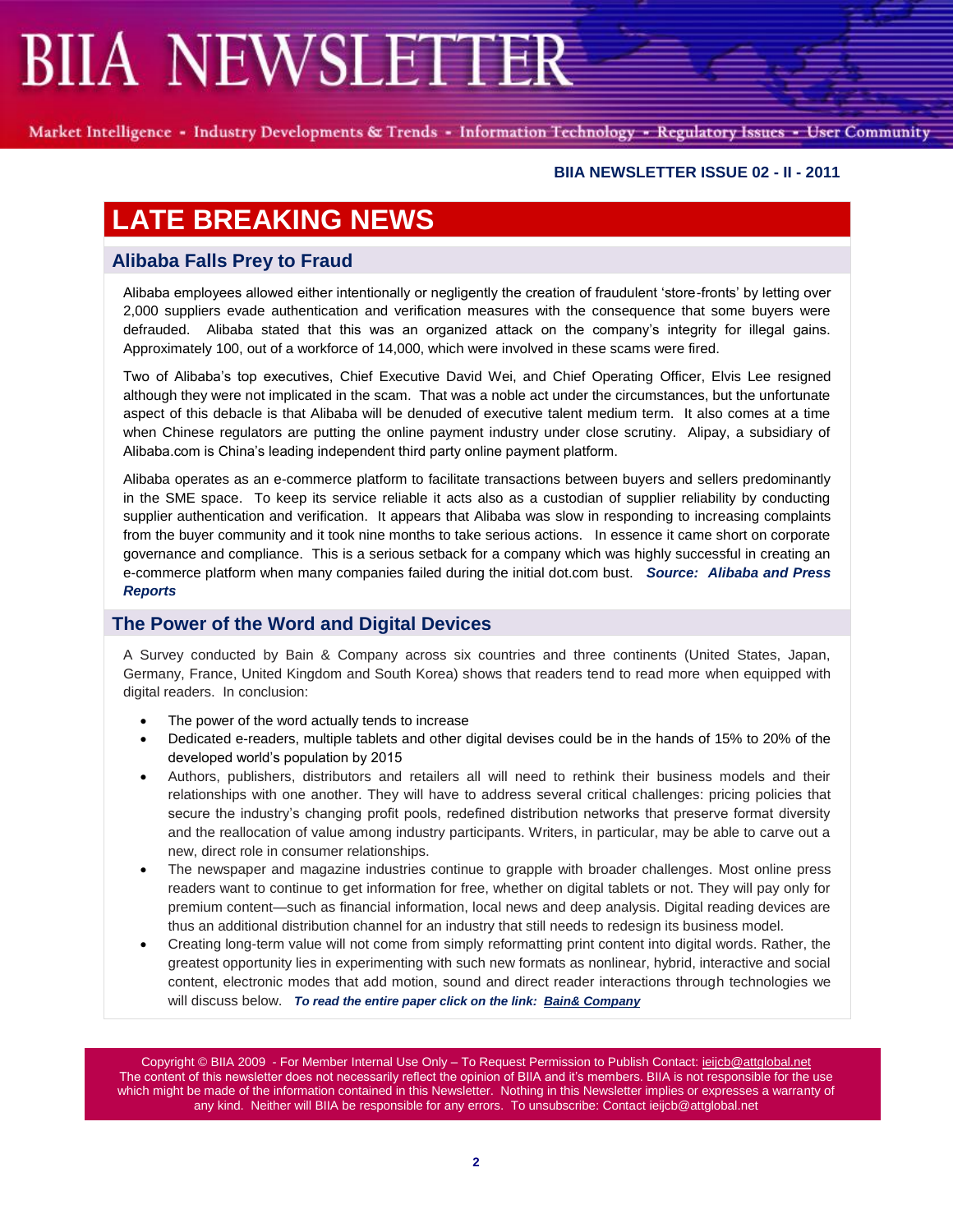Market Intelligence - Industry Developments & Trends - Information Technology - Regulatory Issues - User Community

#### **BIIA NEWSLETTER ISSUE 02 - II - 2011**

### **MEMBER NEWS**

**Equifax Q4 Results back to Double-Digit Growth. Full Year 2010 Results up 8%**



Equifax Inc. (NYSE: EFX) announced financial results for the quarter ended December 31, 2010. The company reported revenue from continuing operations of \$482 million in the fourth quarter of 2010, an 11 percent increase from the fourth quarter of 2009. Fourth quarter 2010 net income from continuing operations attributable to Equifax was \$62.2 million, a 13 percent increase from the prior year. On a non-GAAP basis, adjusted EPS from continuing operations attributable to Equifax, excluding the impact of acquisition-related amortization expense, was \$0.62.

**For the full year 2010**, revenue from continuing operations was \$1.86 billion, an 8 percent increase from 2009. Full year 2010 net income from continuing operations attributable to Equifax was \$235.2 million compared to \$217.8 million in 2009, up 8 percent. Diluted EPS from continuing operations was \$1.86 compared to \$1.70 for the full year 2009.

- Revenue from USCIS was \$743.0 million in 2010, up 4%.
- Revenue for International was \$482.8 million in 2010, up 10% (AFX); 5% (BFX)
- Revenue for TALX was \$395.6 million in 2010, a 14 percent increase over 2009.
- Revenue for NA Personal Solutions was \$157.6 million in 2009, up 6%.
- Total revenue for NA Commercial Solutions was \$80.5 million in 2010, up 15% (AFX) up 12% (BFX).

**First Quarter 2011 Outlook:** Based on the current level of domestic and international business activity and current foreign exchange rates, consolidated revenue from continuing operations for the first quarter of 2011 is expected to be up 6 to 8 percent from the year-ago quarter. First quarter 2011 adjusted EPS from continuing operations attributable to Equifax, which excludes the impact of acquisition-related amortization expense, is expected to be between \$0.56 and \$0.59, up 6 to 11 percent from 2010.

While management remains cautious concerning future prospects concerning the improvement of the credit climate, the company continues to make significant inroads in India with having brought on board over 100 data contributors. It continues to acquire unique data assets by creating special users groups. It created an information exchange for the telecom industry resulting in information on 140 million unique consumers with 1 billion data records. It is working on linking all its data assets, which it regards as a potential market disrupter. It is making significant progress in building its North American Personal Solutions business, which grew 28.1% in the last quarter. Same applies to its North American Commercial Solutions business which grew by 11% in the last quarter and 15% for the entire year. *Source: Equifax Earnings Report*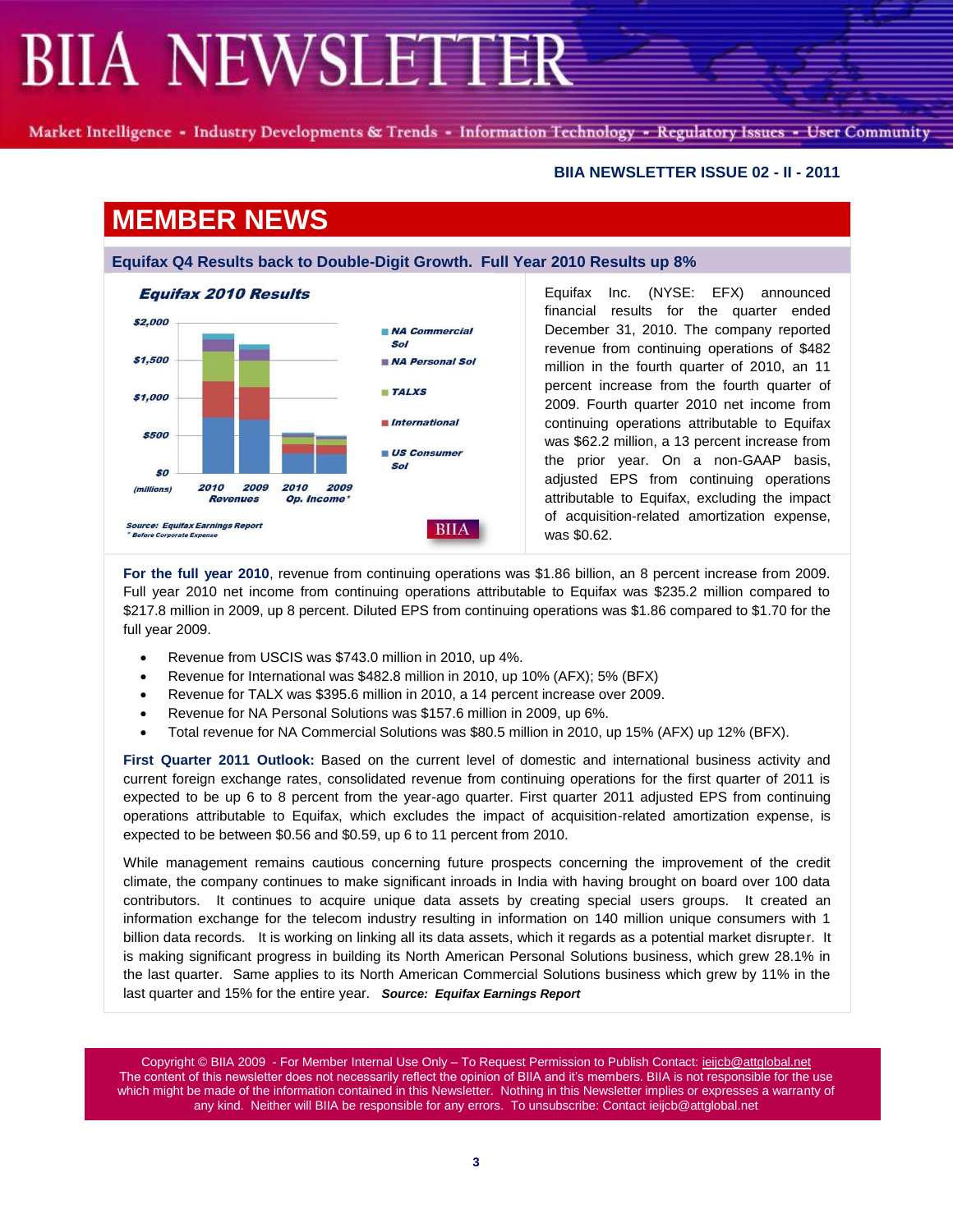Market Intelligence - Industry Developments & Trends - Information Technology - Regulatory Issues - User Community

#### **BIIA NEWSLETTER ISSUE 02 - II - 2011**

### **MEMBER NEWS**

### **Equifax Collections Solution Transforms Debt Recovery Process**

Equifax Inc. (NYSE: EFX) announced at the 2011 Debt Buyers Association (DBA) International Annual Conference the launch of a breakthrough recovery scoring solution for the collections market.

Recovery Navigator(TM) is the industry's first solution to leverage both credit and income data to predict the likelihood that a charged-off account will make a payment within 12 months. Using this solution, collection entities and debt buyers can identify accounts with the highest propensity and ability to pay, improve recovery margins and enhance debt-buying decisions. Equifax developed Recovery Navigator by analyzing debt patterns and other variables across a number of industries, especially credit card portfolios. Based on its research, Equifax designed a highly predictive solution that combines its extensive credit data with proprietary debt-to-income analytics and custom modeled income data. Leveraging these differentiated data assets, Recovery Navigator calculates a numeric score to predict ability to pay and determine the collections potential of a debt portfolio under consideration for purchase. Scores range from 1 to 999, with higher scores representing a greater likelihood of collection.

The incorporation of Equifax's unique income data makes Recovery Navigator an effective solution across all market segments, especially the thin-file population. The solution also integrates seamlessly with existing collections products, enabling customers to correlate the probability of payment to the collection strategy. With this insight, businesses can improve the management of debt portfolios by refining treatment strategies and prioritizing collection spend based on key metrics, such as capture rate of paying accounts and dollars collected.

Recovery Navigator is part of Equifax's portfolio of collections solutions, which include skip-locate tools, portfolio monitoring, scoring and account review products. *Source: [Equifax Press Release](http://www.equifax.com/cs7/Satellite?c=EFX_Page_C&childpagename=US%2FEFX_Page_C%2FPressReleaseIframe&cid=1182374862492&p=1182374863790&packedargs=locale%3Den_us&pagename=EFX%2FWrapper)*

### **Equifax: Unique Method to Help Mortgage Investors Measure Payment Hierarchy**

Faced with high unemployment and strategic default rates, mortgage investors are more focused than ever before on achieving greater transparency into the collateral health of non-agency mortgage-backed securities. While there has been some preliminary research on payment and default hierarchy, [Equifax Capital Markets](http://www.equifax.com/capitalmarkets) has taken a unique approach to analyzing borrower behavior. In a recent study, Equifax defined a new metric - default distance - which provides strategic insight into default timing. Default distance is the number of months between the default of a revolving debt and the first occurrence of foreclosure (as reported by MBA status) in a non-agency securitized mortgage. A positive number means that a borrower defaulted on a revolving debt first while a negative number indicates that the borrower defaulted on their mortgage loan first. *Source: [Equifax Press Release](http://www.equifax.com/cs7/Satellite?c=EFX_Page_C&childpagename=US%2FEFX_Page_C%2FPressReleaseIframe&cid=1182374862492&p=1182374863790&packedargs=locale%3Den_us&pagename=EFX%2FWrapper)*

### **ICRA 2010 Revenues Up 10%**

For the nine months ended December 31, 2010 (9M, 2010-11), ICRA's Total Income stood at Rs. 10,118.23 lakh as against Rs. 9,186.45 lakh over the corresponding previous, reflecting growth of 10%.

Over the same horizon, ICRA's Profit after Tax shows a decline of 6% from Rs. 3,589.39 lakh to Rs. 3,365.76 lakh. ICRA's Total Income for the nine months ended December 31, 2009 (9M, 2009-10) included the figure of Rs. 861.53 lakh, arising from reversal in diminution in the carrying value of investments (as required under Accounting Standard 13). ICRA is an affiliate of Moody's. *Source: [ICRA Press Release](http://www.icra.in/files/pdf/Investors/PR-UFR-201012.pdf)*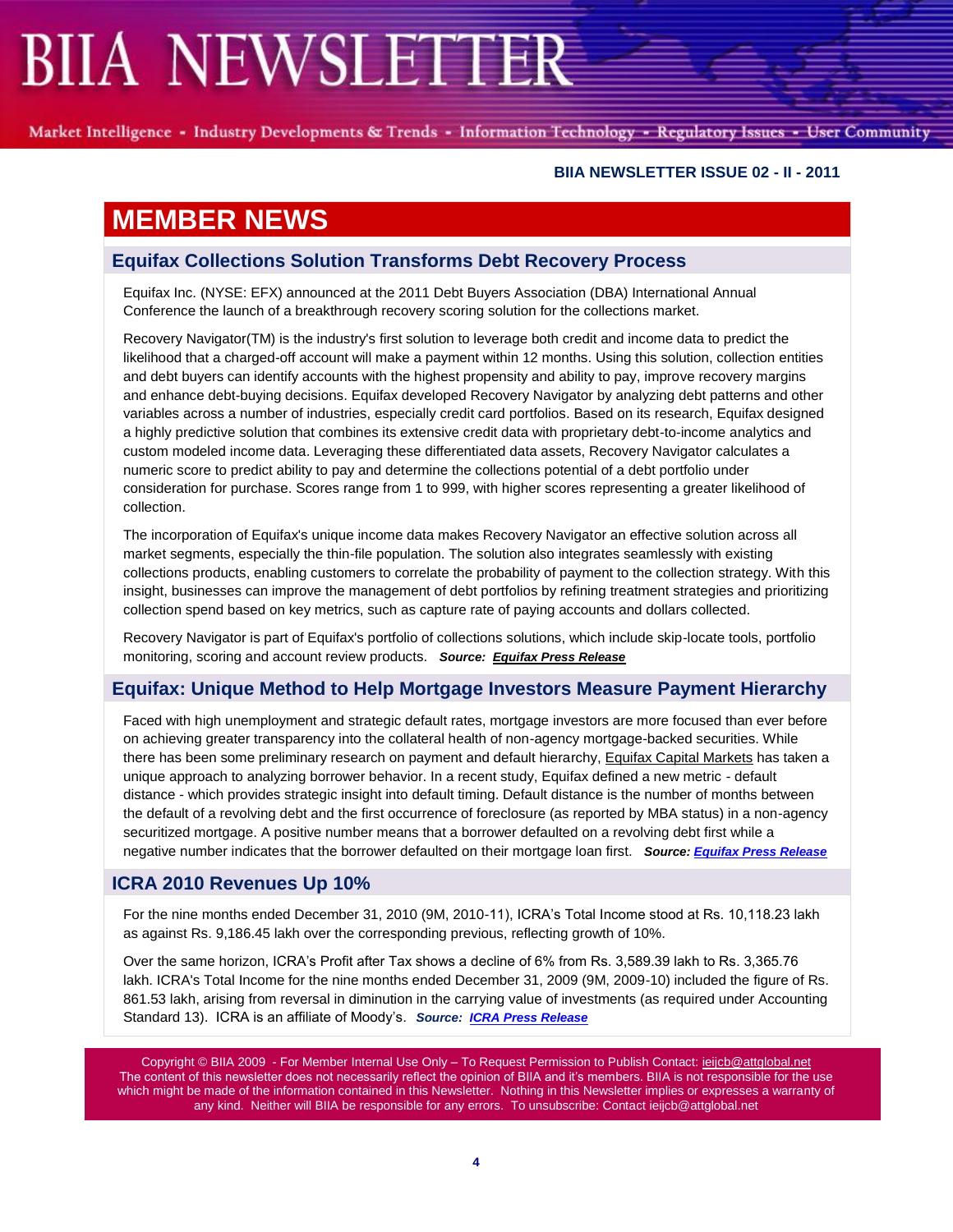Market Intelligence - Industry Developments & Trends - Information Technology - Regulatory Issues - User Community

#### **BIIA NEWSLETTER ISSUE 02 - II - 2011**

### **MEMBER NEWS**

### **LexisNexis Releases New Comprehensive, Hosted Collections Platform**

LexisNexis®, a provider of legal and risk management solutions, today announced the availability of LexisNexis® Collect Point, a new comprehensive hosted receivables management platform for facilitating the collections workflow. Accessed through the internet as Software-as-a-Service (SaaS), the new solution improves workflow and receivables management, while also helping reduce the cost of collecting outstanding debt. Collect Point is designed for any company performing collections, including retailers, government agencies, utility companies, collections agencies, debt buyers, and collection attorneys. Collect Point is customizable for specific business needs by implementing any or all of its three component modules, or by integrating other existing LexisNexis Solutions.

- *Web Agent* A virtual payment portal featuring a customizable avatar that can be personalized based on business specifications.
- *Web Collections Manager -* Technology that helps organizations improve collection workflow through online receivables management and collection tools to process payments and improve client relations.
- *Vendor Management* A file delivery and tracking capabilities platform that enables customers to send and receive data files with their outside partners/suppliers. *[Source: Euroinvestor](http://www.euroinvestor.co.uk/news/story.aspx?id=11579845&bw=20110207005408)*

### **Veda Advantage Acquires Specialist Information Systems Provider [Mirus](http://www.mirus.com.au/) Data**

Mirus operates [Mirus Online](http://www.mirusonline.com.au/) one of Australia's premier online people search systems providing custom tools to search, cross-reference and verify individuals from over 130 million Australian records.

The move further strengthens and compliments Veda's suite of offerings in the collections industry including VedaSearch, DataExpress and Account Management Service (AMS) as Veda continues to expand in this market. Coupled with Veda's data sources and applied intelligence the acquisition also delivers a strong enhancement for VSG's ProspectPlus Universe and segmentation variables as well as for our IDMatrix identity verification service.

#### *Source: Veda [Advantage Press Release](http://www.vedaadvantage.com/news-and-media/article.dot?id=517126)*

### **Outsell Releases Product Review: Capital IQ**

Capital IQ is a quantitative and qualitative research platform featuring in-depth profiles of public and private companies, investment firms, professionals, executives and board members. Global profiles consist of nearly 60,000 public companies, 2.2 million private companies, and 18,000 private equity firms. The database is geared toward professionals working in the institutional finance realm.

Capital IQ competes directly with the financial analytic tools from FactSet. Also considered in the competition are Thomson Reuters and its stable of products such as the Thomson One Investment Analyst tool that offers financial content and workflow solutions. Bloomberg is also a contender with news and analytical products geared towards the financial community across all industries. *Source: [Outsell Inc.](http://www.outsellinc.com/data/product_reviews/show/676-outsell-product-review-capital-iq)*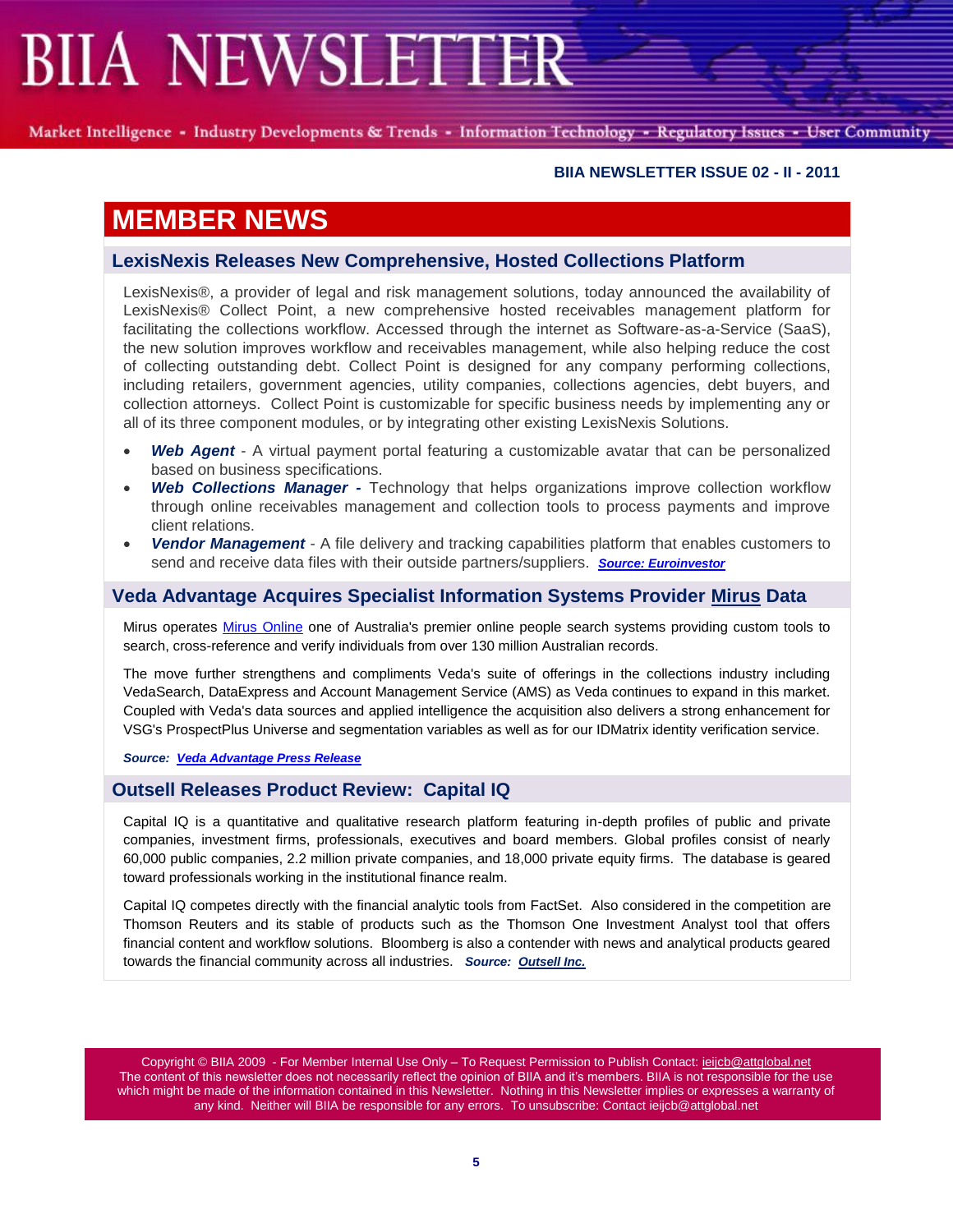Market Intelligence - Industry Developments & Trends - Information Technology - Regulatory Issues - User Community

#### **BIIA NEWSLETTER ISSUE 02 - II - 2011**

**BIIA** 

#### **Member News McGraw-Hill: Back on the Growth Path McGraw-Hill Companies 2010 McGraw-Hill Companies 2010 Revenue Growth Revenue Growth - Financial Services**  $908$ 954 **Intersegment**  $Information 8$ **Eliminations Media** 2,433 2.388 McGraw-Hill McGraw-Hill **Education Financial Financial Services**  $S\&P$ 472 2.828 2.610  $Q<sub>1</sub>$  $Q2$  $Q<sub>3</sub>$ 04  $2010$  $2009$  $(000, 000)$  $(000, 000)$ **BIIA Source: McGraw-Hill Earnings Release Source: McGraw-Hill Earnings Release**

―Double-digit EPS growth and the maintenance of a rock-solid financial position were the hallmarks of our performance in 2010," said Harold McGraw III, Chairman, President and Chief Executive Officer of The McGraw-Hill Companies. "In the fourth quarter, the best performance of the year by Standard & Poor's Investment Services set the stage for the launch of our new segment, McGraw-Hill Financial. Double-digit growth at Standard & Poor's Credit Market Services and a fine performance in global energy markets by Platts also helped offset fourth quarter softness in education markets.‖ For full year 2010, diluted earnings per share were \$2.65 compared to \$2.33 for 2009. On an adjusted basis, full year 2010 earnings were \$2.69 compared to \$2.37 in 2009. Full year 2010 results included dilution of \$0.02 for acquisitions. Net income increased 13.4% to \$828.1 million. On an adjusted basis, net income for 2010 increased 13.2% to \$840.0 million compared to 2009. *Revenue for 2010 grew by 3.6% to \$6.2 billion.*

*Financial Services Segment:* Revenue for the segment increased by 13.0% to \$778.5 million in the fourth quarter compared to the same period last year. Operating profit grew by 11.8% to \$279.4 million compared to \$250.0 million in the fourth quarter last year. Foreign exchange rates reduced revenue by \$4.8 million, but did not have a material impact on operating profit.

For the full year 2010, revenue for Financial Services increased by 8.3% to \$2.8 billion compared to \$2.6 billion last year. Operating profit grew by 6.2% to \$1.1 billion in 2010, compared to \$1.0 billion in 2009. Adjusted operating profit grew by 4.1% to \$1.1 billion in 2010 compared to \$1.0 billion in 2009. Foreign exchange rates had an immaterial effect on revenue and operating profit in 2010.

Standard & Poor's Credit Market Services' revenue increased by 11.4% to \$527.1 million in the fourth quarter and by 9.2% to \$1.9 billion for the full year 2010 compared to 2009. Standard & Poor's Investment Services' revenue, including \$12.7 million from the acquisition of TheMarkets.com, grew by 16.5% to \$251.4 million in the fourth quarter and by 6.5% to \$918.1 million for the full year 2010 compared to 2009. *Source: McGraw-Hill Companies*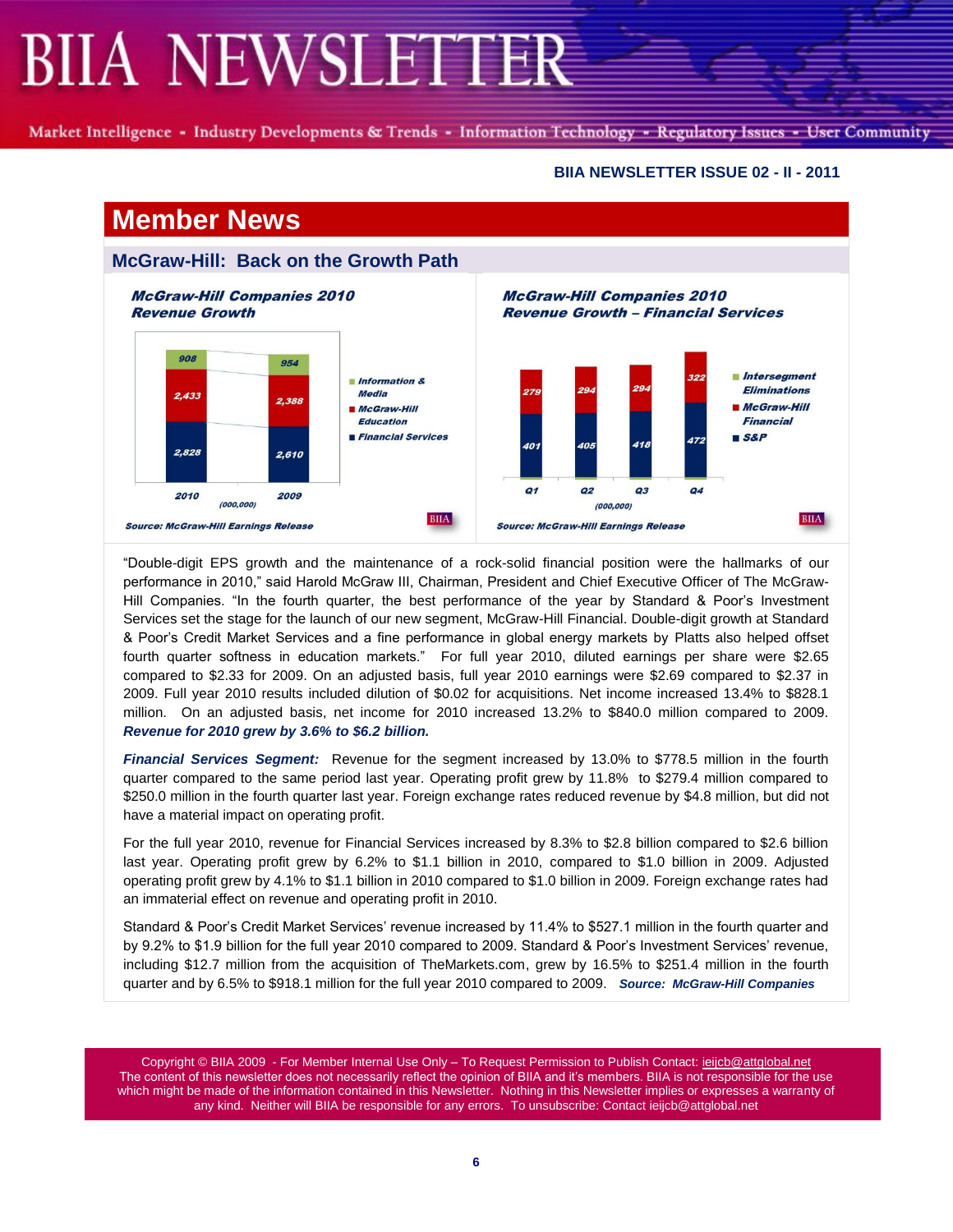Market Intelligence - Industry Developments & Trends - Information Technology - Regulatory Issues - User Community

#### **BIIA NEWSLETTER ISSUE 02 - II - 2011**

### **Member News**

### **TransUnion Introduces New Recovery Scores Containing Updated Consumer Data and Newest Modeling Technology**

TransUnion announced at the Debt Buyers Association Conference the introduction of two new recovery models - - Recovery Propensity Score and Recovery Yield Score. Both of these scores were developed using TransUnion's freshest consumer data set and advanced modeling technology, allowing customers to supplement their own internal data into the scores to better target those accounts most likely to pay while limiting resources expended on debtors unlikely to pay.

The TransUnion Recovery Propensity Score uses the most recent data available to reflect dynamic economic conditions and predicts the likelihood that an account will pay \$50 or more within 12 months. The TransUnion Recovery Yield Score complements the Recovery Propensity Score by including components identifying debtors likely to pay more, enhancing recoveries in the most liquid populations.

*More information about the new TransUnion Recovery Scores can be found at [www.transunion.com/collections](http://www.transunion.com/collections)* 

### **FICO and TransUnion Introduce a New FICO Score for the Canadian Market**

FICO (NYSE:FICO), the market leader and recognized standard in credit scoring, and TransUnion, a global leader in credit and information management, today announced they are bringing the newest FICO® Score service to Canada. Based on the FICO® 8 Score, the new service offers a highly predictive general risk score designed specifically for the Canadian market.

Validation tests are occurring now, and they indicate customers will receive three-to-five times the incremental improvement in risk prediction typically generated by an enhanced scoring model. The service will be available for full implementation in March 2011. Over the preceding two decades, FICO and TransUnion have partnered to deliver a unique combination of powerful analytics, agile service infrastructure and robust data to an extensive customer base in Canada, which includes leading national, regional and international lenders. *Source: [FICO Press](http://www.fico.com/en/Company/News/Pages/01-31-2011.aspx)  [Release](http://www.fico.com/en/Company/News/Pages/01-31-2011.aspx)*

### **TransUnion: Credit Risk and Demand Drop at Conclusion of 2010**

CHICAGO, IL--(Marketwire - February 09, 2011) - TransUnion's proprietary Credit Risk Index (CRI) declined for the fourth consecutive quarter indicating that U.S. consumers are less of a credit risk than in previous quarters. The CRI for the United States decreased 0.9 percent in the fourth quarter of 2010 and now stands at 125.61. At a national level the CRI dropped 118 basis points (125.61 from 126.79), pushing it to a risk level not witnessed in the U.S. since the fourth quarter of 2008.

Credit demand as measured by TransUnion's Total Inquiry Index (TII) decreased to 67.6 in the fourth quarter of 2010. This is significant because the decline in the demand for credit has slowed to 5.7 percent (between Q4 2009 and Q4 2010) after experiencing declines of 16.5 percent (between Q4 2007 and Q4 2008) and 19.3 percent (between Q4 2008 and Q4 2009). The TII is benchmarked to credit inquiry levels generated by consumers seeking credit in 2000. *Source[: TransUnion](http://www.transunion.com/trenddata)*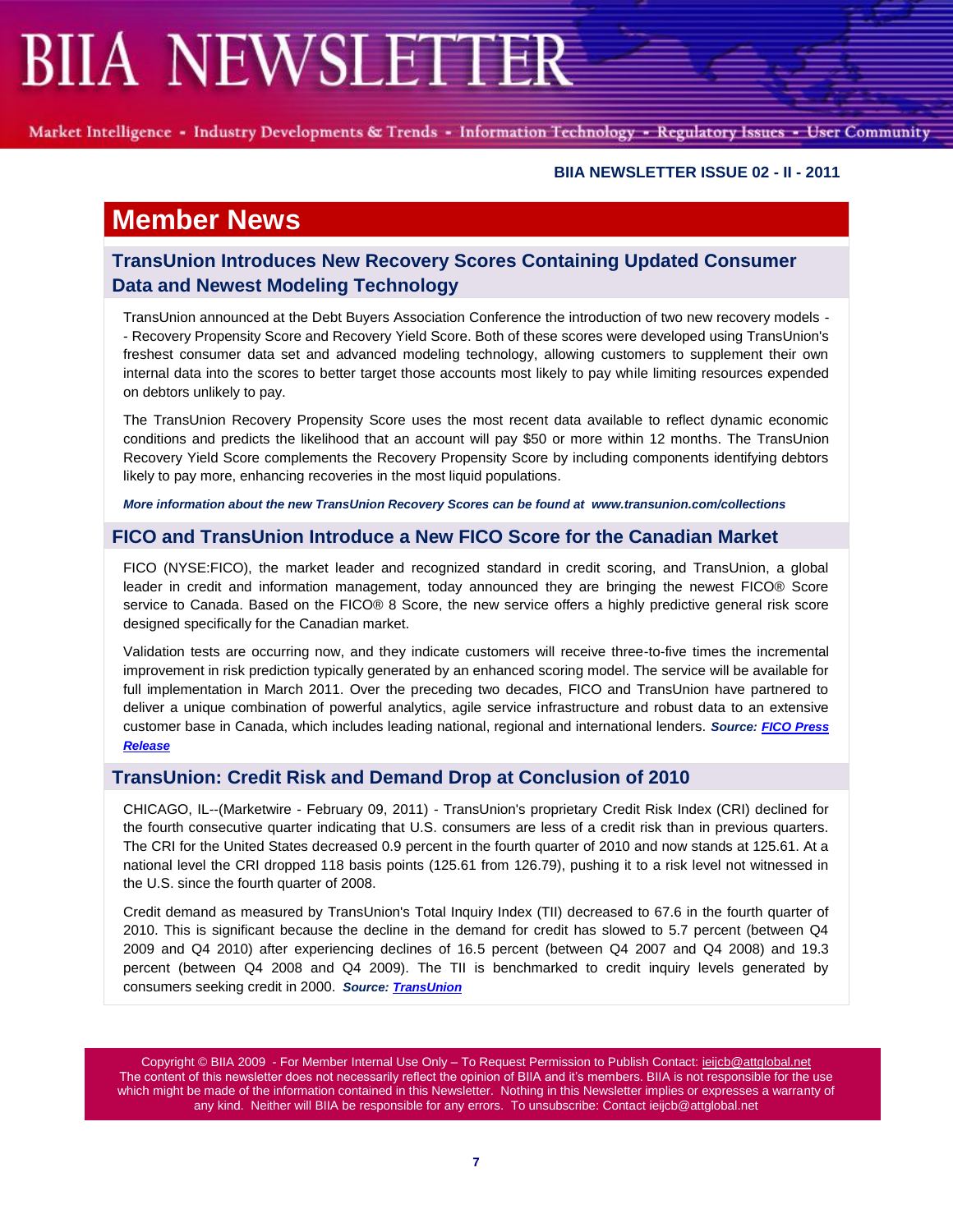Market Intelligence - Industry Developments & Trends - Information Technology - Regulatory Issues - User Community

### **BIIA NEWSLETTER ISSUE 02 - II - 2011**

## **INDUSTRY NEWS**

#### **Gartner Q4 Revenues and Income are up Double-Digits**



Gartner, Inc. (NYSE: IT) reports fourth quarter 2010 revenue was \$382.3 million, up 17% yearover-year excluding the impact of foreign exchange and 16% as reported. Net income increased 43% and Normalized EBITDA increased 25% to \$72.5 million. Diluted income per share was \$0.37 compared to \$0.26 per share for fourth quarter 2009.

For full year 2010, total revenue was \$1,288.5 million, an increase of 13%, and net income was \$96.3 million. Normalized EBITDA was \$230.4 million, an increase of 20% over 2009.

Gene Hall, Gartner's chief executive officer, commented, "We achieved record levels of new business and contract value, our client and wallet retention metrics improved for the fifth consecutive quarter, and many of our other key business metrics continued to accelerate during the fourth quarter.‖ *Source: Gartner Press Release*

### **Value of Electronic News Services: AOL acquires Huffington Post**

AOL has agreed to buy Huffington Post, one of the fastest-growing U.S. news site for \$315 million. The price is more than five times the \$60 million revenues of Huffington Post. Combined, the new AOL/Huffington Post claims 117 million unique visitors in the U.S. and 270 million worldwide; it's a scale play to participate in the Big Leagues of digital news media*. Source: Outsell Inc. a co-founder member of BIIA*

### **Newcomer to the Rating Scene Creates Furor amongst Investors, Colleagues and Politicians**

A newcomer to the bond rating scene has created a furor in the industry by forgetting one item that counts: transparency! Meredith Whitney emerged intact from the wreckage of the financial crisis by her warning about bank stocks in 2007! As a result she became a media heroine, even celebrated in a Fortune cover article and in frequent television appearances as a market seer.

All the glory seemed to have vanished ever since Ms. Whitney has entered the bond rating business. Now she finds herself pilloried in the news media and by colleagues for predicting a calamity in municipal bonds. Critics say the call is overstated, but it has alarmed investors in that usually sleepy market. Ms. Whitney is also drawing scrutiny from Washington, where a Congressional panel will examine the turmoil in the muni bond market, including whether Ms. Whitney's call has fed the volatility and allowed some investors to profit unfairly. Ms. Whitney has declined an invitation to appear before the panel of the House Oversight and Government Reform. It appears that Ms. Whitney has not learned the lessons from the recent financial crisis that transparency is a key element of keeping financial markets sound and working efficiently. *Source[: New York Times](http://www.nytimes.com/2011/02/08/business/economy/08whitney.html?_r=1&ref=todayspaper)*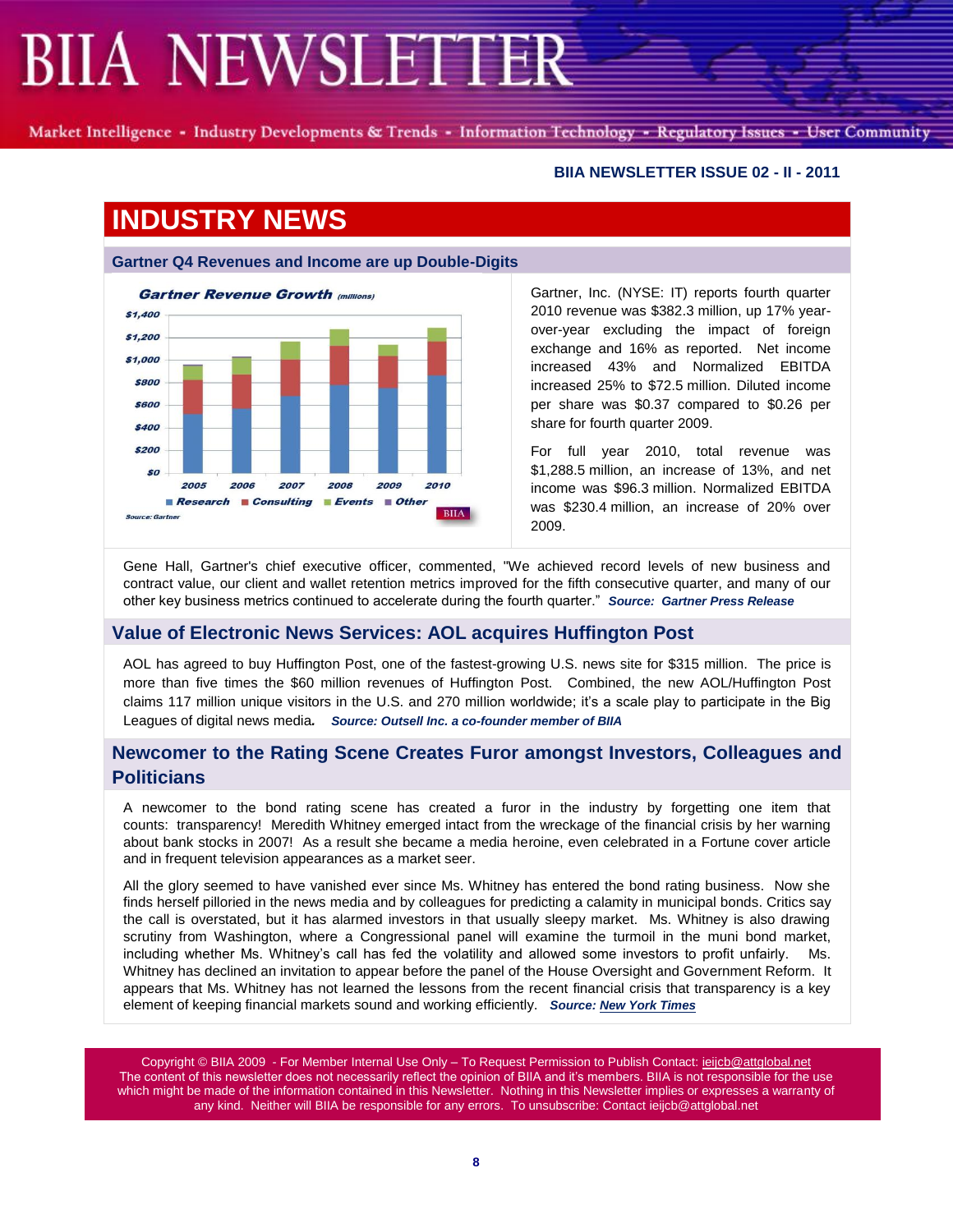Market Intelligence - Industry Developments & Trends - Information Technology - Regulatory Issues - User Community

#### **BIIA NEWSLETTER ISSUE 02 - II - 2011**

### **NEWS FROM CHINA**

### **China Banks Outperforms the World Bank**

*The China Development Bank and the China Export Import Bank made loans of over \$110 billion last year while the World Bank made loans of just over \$100 billion.* The nature of these loans has been interesting and illustrates the strategic needs of the Chinese. There were a number of loans based on access to oil from Venezuela, Brazil and Russia. There were loans to help develop infrastructure in nations that are seeking to expand production of everything from iron ore to electric power. There were also loans that were tied to expansion of Chinese exports. The volume of trade between China and Africa has increased by over 300% a year for the last five years in a row and much of that expansion has been fueled by this high level of Chinese investment.

Assessment: The investment from China is like all investment – designed to accomplish multiple goals. At the end of the day the effort is supposed to be profitable and China is not simply hurling money at states with no hope of a return. The cash is supposed to help these states develop their resources and to help them become a better market for Chinese goods. This is exactly the same motivation that has underscored the actions of the World Bank. In addition there is a more overt political goal. China has been aggressive in investing in nations which are hostile to the US and Europe to one degree or another. Venezuela's leader has been propped up to a significant degree by China and even should Chavez be some day removed from power, China has developed very close ties. China does not have the restrictions the World Bank works under. It is engaged with regimes who have been cut off by the World Bank to one degree or another and China's money as a rule comes with fewer strings attached - at least fewer political strings. *Courtesy Dr. Chris Kuehl, Armada Corporate Development and a member of the BIIA Board of Directors*

### **Alibaba.com Bought 25% Stake In China Software Maker Sinosoft**

BEIJING -(Dow Jones)- Alibaba.com Ltd. (1688.HK) bought a 25% stake in export services software maker Sinosoft Technology PLC for CNY170 million, Alibaba.com spokeswoman Linda Kozlowski said Monday.

Alibaba.com, which operates a platform for commerce between businesses, already has more than 2,000 customers who use Sinosoft's software, Kozlowski said. The company made the investment before the Lunar New Year holiday earlier this month, she said. Alibaba.com plans to increase revenue growth by encouraging customers to use value-added services on its websites. *Source: [Tradesonline.com](http://www.tradesignalonline.com/charts/news.aspx?id=752293&filter=&catid=0)*

### **Xinhua Finance Announces Resolution of Substantial Doubt About its Ability To Continue as a Going Concern**

It appears that Xinhua Finance has become a casualty of the turmoil in the financial sector combined with an illadvised strategy to enter the business of sports and entertainment news.

Xinhua Finance Limited announced that the Company has resolved substantial doubt about its ability to continue as a going concern (the "GC notes") for the consolidated fiscal year ended December 31, 2010. The Group has been continuing the repositioning of its business and moving ahead

*Source: [Xinhua Finance Press Release](http://www.xinhuafinance.com/en/)*